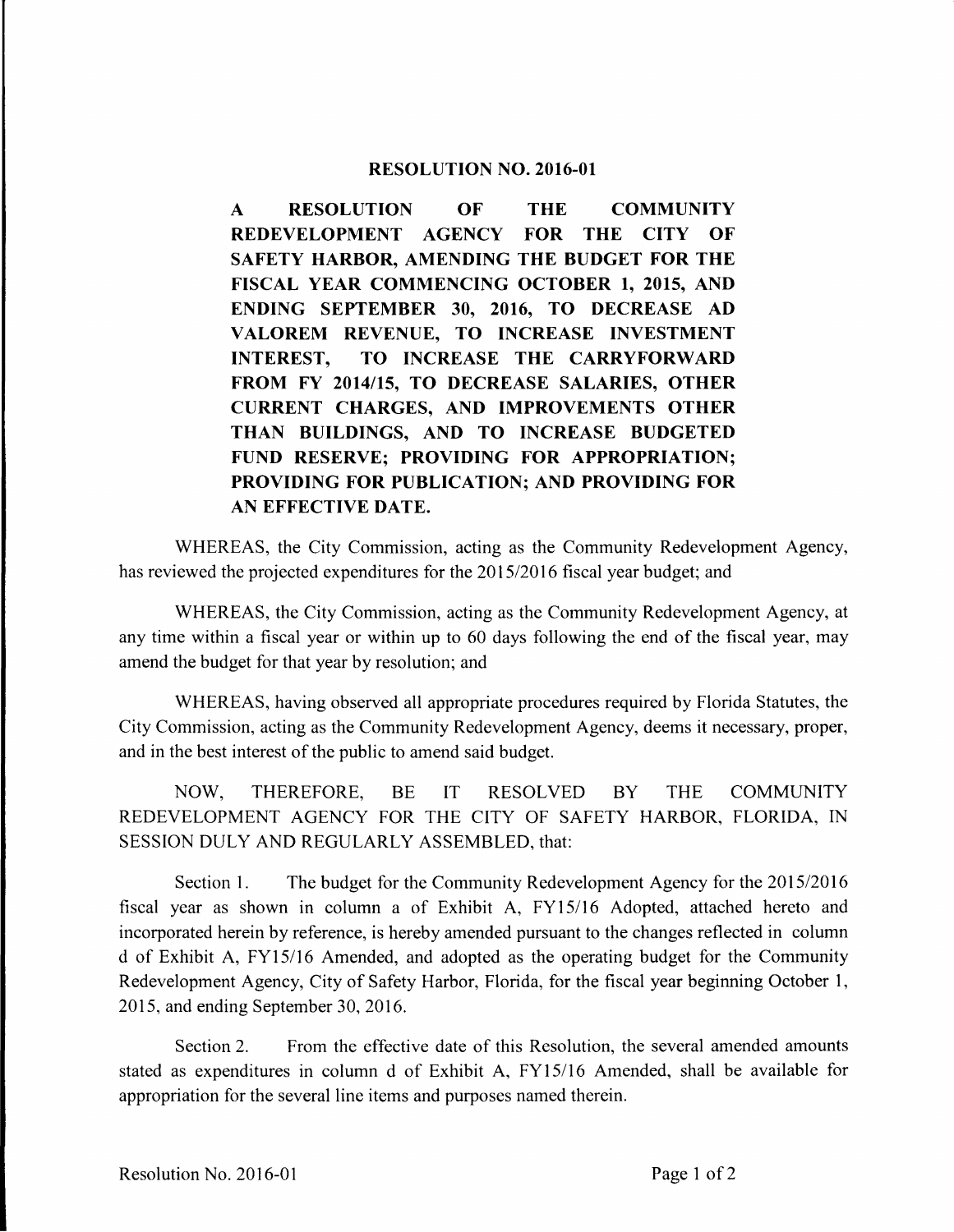Section 3. The City Clerk is hereby directed to furnish a certified copy of this Resolution to the Director of Finance of the City of Safety Harbor, Florida and to publish the Resolution and the amended budget in accordance with the requirements of Florida Statutes.

Section 4. This Resolution shall become effective immediately upon its passage and adoption.

PASSED AND ADOPTED BY THE COMMUNITY REDEVELOPMENT AGENCY FOR THE CITY OF SAFETY HARBOR, FLORIDA, THIS 7th DAY OF NOVEMBER, 2016.

,- Mayor-Commissioner c Vice Mayor-Commissioner JO Commissioner Commissioner Commissioner

ATTEST:

City Clerk